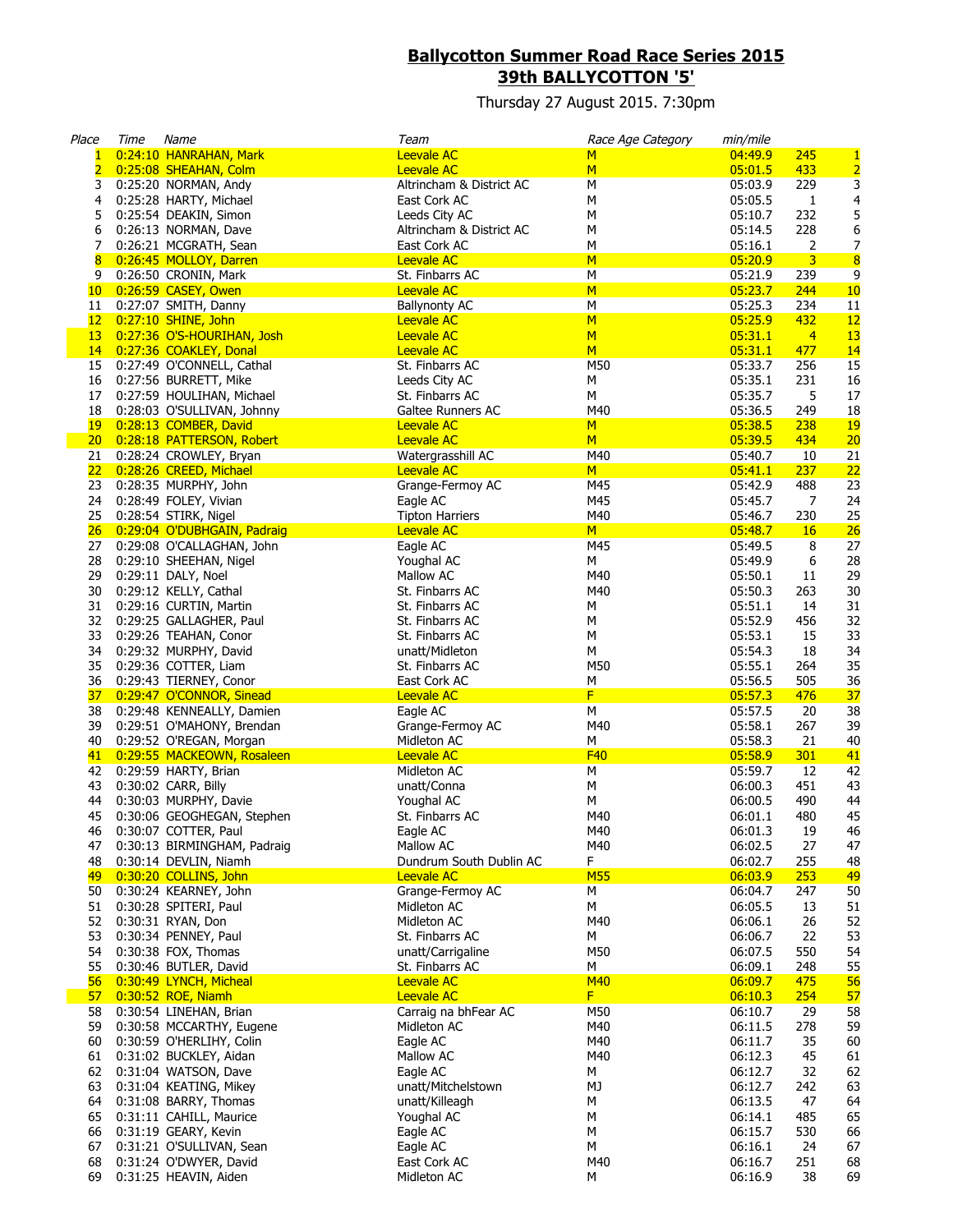| 70               | 0:31:28 CALLANAN, James                        | unatt/Cork                | M45        | 06:17.5            | 28        | 70         |
|------------------|------------------------------------------------|---------------------------|------------|--------------------|-----------|------------|
| 71               | 0:31:31 KELLEHER, James                        | unatt/Cork                | M55        | 06:18.1            | 30        | 71         |
| 72               | 0:31:34 O'CALLAGHAN, Paul                      | unatt/Cork                | М          | 06:18.7            | 17        | 72         |
| 73               | 0:31:37 O'CONNELL, Chris                       | St. Catherines AC         | М          | 06:19.3            | 34        | 73         |
| 74               |                                                | unatt/Cobh                | M45        | 06:20.3            |           | 74         |
|                  | 0:31:42 GRIFFIN, John                          |                           |            |                    | 40        |            |
| 75               | 0:31:42 HENNESSY, Martin                       | unatt/Shanagarry          | M45        | 06:20.3            | 31        | 75         |
| 76               | 0:31:49 COLLINS, Trevor                        | Naas AC                   | М          | 06:21.7            | 72        | 76         |
| 77               | 0:31:55 HARRINGTON, Raymond                    | Eagle AC                  | М          | 06:22.9            | 553       | 77         |
| 78               | 0:31:57 COSTIGAN, Justin                       | unatt/Midleton            | М          | 06:23.3            | 246       | 78         |
| 79               | 0:31:59 MURPHY, Paddy                          | Bandon AC                 | М          | 06:23.7            | 508       | 79         |
| 80               | 0:31:59 MCCARTHY, Denis                        | East Cork AC              | M50        | 06:23.7            | 23        | 80         |
|                  |                                                |                           |            |                    |           |            |
| 81               | 0:32:00 LANDERS, Brian                         | Youghal AC                | M40        | 06:23.9            | 39        | 81         |
| 82               | 0:32:01 SANTRY, Fiona                          | East Cork AC              | F          | 06:24.1            | 302       | 82         |
| 83               | 0:32:03 BRISTOW, Chris                         | unatt/Cork                | М          | 06:24.5            | 46        | 83         |
| 84               | 0:32:04 O'SULLIVAN, Denis                      | Youghal AC                | M50        | 06:24.7            | 48        | 84         |
| 85               | 0:32:06 AHERNE, Neilus                         | Midleton AC               | M55        | 06:25.1            | 37        | 85         |
| 86               | 0:32:06 CASHMAN, John                          | Midleton AC               | M50        | 06:25.1            | 36        | 86         |
| 87               | 0:32:10 CREMIN, Mike                           | Midleton AC               | М          | 06:25.9            | 41        | 87         |
| 88               | 0:32:11 SHEEHAN, Colm                          | Mallow AC                 | M45        | 06:26.1            | 566       | 88         |
|                  |                                                |                           |            |                    |           |            |
| 89               | 0:32:13 MURRAY, Ciaran                         | unatt/Cork                | М          | 06:26.5            | 65        | 89         |
| 90               | 0:32:16 O'MEARA, Fergal                        | Midleton AC               | M45        | 06:27.1            | 479       | 90         |
| 91               | 0:32:18 CURLEY, Paul                           | Youghal AC                | M45        | 06:27.5            | 258       | 91         |
| 92               | 0:32:20 DUNPHY, Ed                             | Watergrasshill AC         | М          | 06:27.9            | 44        | 92         |
| 93               | 0:32:25 MEHIGAN, Sean                          | Mallow AC                 | M45        | 06:28.9            | 482       | 93         |
| 94               | 0:32:26 KENNEALLY, Sean                        | Youghal AC                | М          | 06:29.1            | 52        | 94         |
| 95               | 0:32:27 FURLONG, Michael                       | unatt/Ballycotton         | М          | 06:29.3            | 55        | 95         |
|                  |                                                |                           |            |                    |           |            |
| 96               | 0:32:28 O'KEEFFE, Bill                         | St. Catherines AC         | M50        | 06:29.5            | 252       | 96         |
| 97               | 0:32:29 BYCZEK, Stanislaw                      | Carrigtwohill AC          | M50        | 06:29.7            | 51        | 97         |
| 98               | 0:32:34 HENNESSY, John                         | unatt/Ballymacoda         | М          | 06:30.7            | 58        | 98         |
| 99               | 0:32:40 CARROLL, Aoife                         | Mallow AC                 | F          | 06:31.9            | 304       | 99         |
| 100              | 0:32:42 BROWNE, Clifford                       | unatt/Cork                | M          | 06:32.3            | 535       | 100        |
| <u> 101 </u>     | 0:32:44 KELLEHER, Paul                         | <b>Leevale AC</b>         | M          | 06:32.7            | 290       | <b>101</b> |
| 102              | 0:32:46 DOWDALL, Kris                          | Midleton AC               | M40        | 06:33.1            | 50        | 102        |
|                  |                                                |                           | М          | 06:33.7            | 49        | 103        |
| 103              | 0:32:49 KENNEALLY, Jonathan                    | Eagle AC                  |            |                    |           |            |
| 104              | 0:32:54 MOYNIHAN, David                        | unatt/Castlemartyr        | М          | 06:34.7            | 111       | 104        |
| 105              | 0:32:56 PIOTROWSKI, Richard                    | Eagle AC                  | M65        | 06:35.1            | 271       | 105        |
| 106              | 0:33:02 CURTIN, Brendan                        | unatt/Midleton            | M40        | 06:36.3            | 54        | 106        |
| 107              | 0:33:05 MCCARTHY, Christopher                  | Midleton AC               | М          | 06:36.9            | 63        | 107        |
| 108              | 0:33:07 O'SULLIVAN, Dara                       | unatt/Cork                | м          | 06:37.3            | 43        | 108        |
| 109              | 0:33:08 ISLEY, Ron                             | unatt/Youghal             | M55        | 06:37.5            | 53        | 109        |
| 110 <sub>1</sub> | 0:33:09 LEONARD, Helen                         | <b>Leevale AC</b>         | F40        | 06:37.7            | 303       | <b>110</b> |
|                  |                                                |                           |            |                    |           |            |
|                  |                                                |                           |            |                    |           |            |
| 111              | 0:33:12 KILMARTIN, Michael                     | Mallow AC                 | M40        | 06:38.3            | 56        | 111        |
| 112              | 0:33:15 CUMMINS, Tony                          | unatt/Carrigaline         | М          | 06:38.9            | 57        | 112        |
| 113              | 0:33:18 POMPHRETT, Eoin                        | unatt/Aghada              | M40        | 06:39.5            | 68        | 113        |
|                  | 114 0:33:21 HALLAHAN, John                     | <b>Leevale AC</b>         | <b>M50</b> | 06:40.1            | 67        | <b>114</b> |
| 115              | 0:33:22 SHEEHAN, Dave                          | St. Finbarrs AC           | М          | 06:40.3            | 64        | 115        |
|                  | 116 0:33:23 BUCKLEY, Sheila                    | Midleton AC               | F          | 06:40.5            | 305       | 116        |
| 117              |                                                |                           | М          | 06:41.1            | 272       | 117        |
|                  | 0:33:26 COLLINS, Brendan                       | unatt/Fermoy              |            |                    |           |            |
| 118              | 0:33:31 O'CONNELL, Shane                       | St. Finbarrs AC           | М          | 06:42.1            | 558       | 118        |
|                  | 119 0:33:32 COLLINS, Lawrence                  | East Cork AC              | M40        | 06:42.3            | 444       | 119        |
| 120              | 0:33:33 MCLEAN, Gerard                         | unatt/Ballycotton         | M40        | 06:42.5            | 42        | 120        |
| 121              | 0:33:36 O'ROURKE, Orla                         | Ballymore-Cobh AC         | F45        | 06:43.1            | 309       | 121        |
| 122              | 0:33:37 KELLIHER, Mark                         | unatt/Tralee              | М          | 06:43.3            | 78        | 122        |
| 123              | 0:33:38 ARCHER, Colin                          | unatt/Ballycotton         | М          | 06:43.5            | 240       | 123        |
| 124              | 0:33:43 O'REGAN, Eddie                         | Youghal AC                | M55        | 06:44.5            | 507       | 124        |
| 125              |                                                | unatt/Carrigtwohill       | М          | 06:45.3            | 523       |            |
|                  | 0:33:47 O'RIORDAN, Stephen                     |                           | М          |                    |           | 125        |
| 126              | 0:33:51 BARRY, David                           | unatt/Lisgoold            |            | 06:46.1            | 73        | 126        |
| 127              | 0:33:52 O'CONNELL, Fiachra                     | St. Finbarrs AC           | МJ         | 06:46.3            | 257       | 127        |
| 128              | 0:33:52 CORRIGAN, Bernard                      | St. Nicholas AC           | M45        | 06:46.3            | 517       | 128        |
| 129              | 0:33:52 MORGAN, Jim                            | unatt/Aghada              | M40        | 06:46.3            | 83        | 129        |
| 130              | 0:33:57 RYAN, Stephen                          | Ballymore-Cobh AC         | M45        | 06:47.3            | 100       | 130        |
| 131              | 0:34:00 CASHMAN, Edwin                         | unatt/Aghada              | М          | 06:47.9            | 60        | 131        |
| 132              | 0:34:03 GUTOWSKI, Bartosz                      | unatt/Carrigaline         | М          | 06:48.5            | 76        | 132        |
| 133              | 0:34:04 WALSH, Sean                            | unatt/Ballycotton         | M40        | 06:48.7            | 486       | 133        |
| 134              | 0:34:05 O'NEILL, Tom                           | unatt/Cork                | м          | 06:48.9            | 430       | 134        |
|                  |                                                |                           |            |                    |           |            |
| 135              | 0:34:05 KINGSTON, Neil                         | unatt/Cork                | М          | 06:48.9            | 526       | 135        |
| 136              | 0:34:14 AHERN, Derek                           | Midleton AC               | м          | 06:50.7            | 66        | 136        |
| 137              | 0:34:19 GEARY, Paul                            | Midleton AC               | М          | 06:51.7            | 532       | 137        |
| 138              | 0:34:21 O'REGAN, Ger                           | Midleton AC               | M45        | 06:52.1            | 101       | 138        |
| 139              | 0:34:23 GALLAGHER, Dermot                      | unatt/Cork                | M40        | 06:52.5            | 70        | 139        |
|                  | 0:34:25 GALLAGHER, Mark                        | Eagle AC                  | M40        | 06:52.9            | 109       | 140        |
| 140<br>141       | 0:34:27 LEAHY, Eileen                          | Midleton AC               | F          | 06:53.3            | 308       | 141        |
| 142              | 0:34:28 O'DWYER, Barry                         | Midleton AC               | M40        | 06:53.5            | 533       | 142        |
|                  |                                                |                           |            |                    |           |            |
| 143              | 0:34:29 O'MAHONY, John                         | unatt/Kerry               | М          | 06:53.7            | 88        | 143        |
| 144<br>145       | 0:34:31 FLAVIN, Mark<br>0:34:31 GEARY, Michael | unatt/Cork<br>Midleton AC | M40<br>м   | 06:54.1<br>06:54.1 | 139<br>77 | 144<br>145 |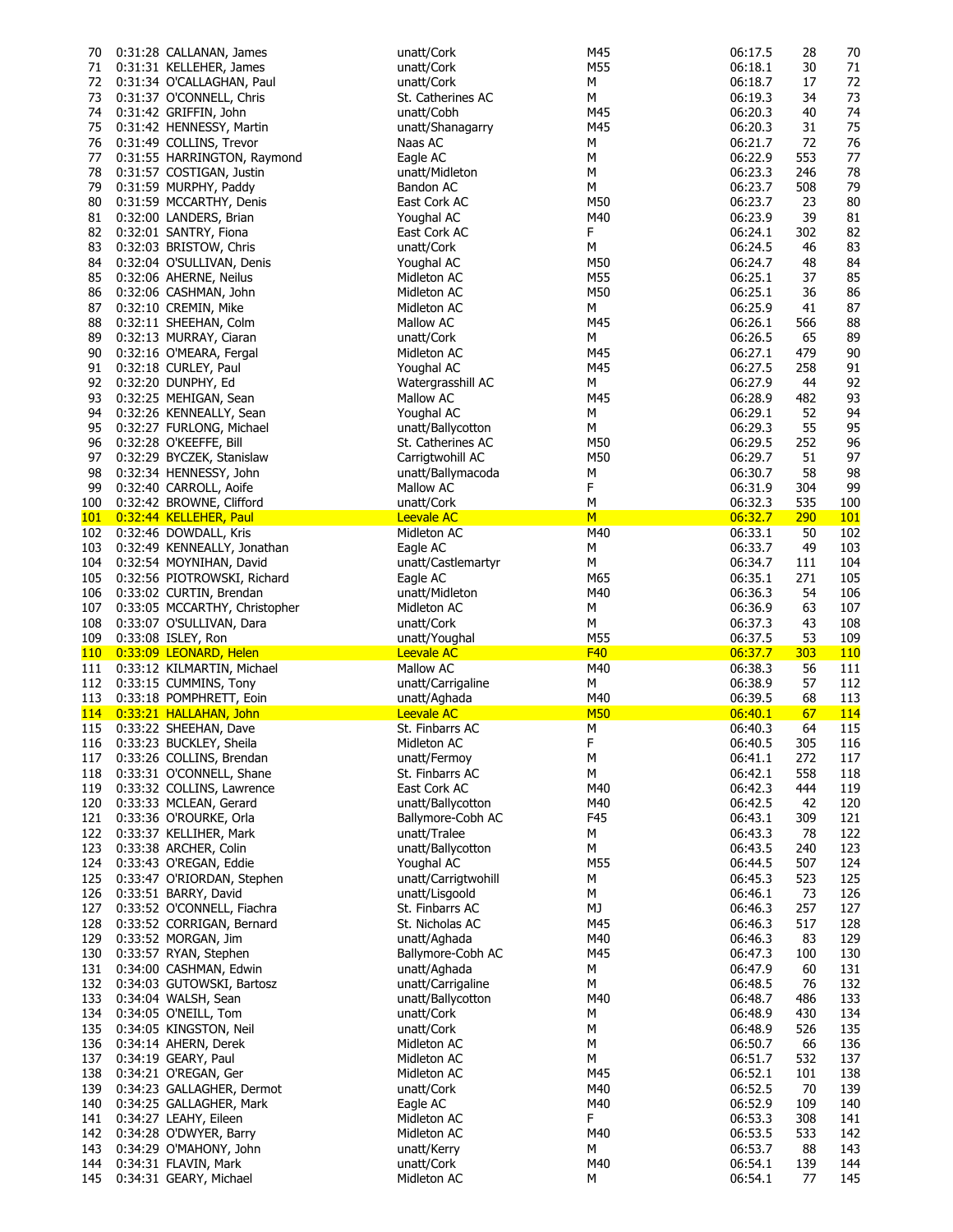| 146        | 0:34:33 GUINANE, Elaine                                | Eagle AC                           | F35        | 06:54.5            | 306        | 146        |
|------------|--------------------------------------------------------|------------------------------------|------------|--------------------|------------|------------|
| 147        | 0:34:35 DARMODY, Nick                                  | Mallow AC                          | M40        | 06:54.9            | 235        | 147        |
| 148        | 0:34:37 KENNEALLY, Trevor                              | Ballintotis Fit4Life               | м          | 06:55.3            | 91         | 148        |
| 149        | 0:34:37 MCCANN, William                                | Watergrasshill AC                  | M40        | 06:55.3            | 284        | 149        |
| 150        | 0:34:38 MEHIGAN, Declan                                | Mallow AC                          | МJ         | 06:55.5            | 483        | 150        |
|            | 0:34:39 SPEIGHT, David                                 |                                    |            |                    |            |            |
| 151        |                                                        | Eagle AC                           | M45        | 06:55.7            | 89         | 151        |
| 152        | 0:34:40 CONDON, Trevor                                 | unatt/Midleton                     | М          | 06:55.9            | 128        | 152        |
| 153        | 0:34:42 GIBBS, Harry                                   | Ballymore-Cobh AC                  | М          | 06:56.3            | 61         | 153        |
| 154        | 0:34:43 DAWLTON, Pat                                   | unatt/Cork                         | М          | 06:56.5            | 460        | 154        |
| 155        | 0:34:44 O'DONNELL, John                                | unatt/Tipperary                    | М          | 06:56.7            | 84         | 155        |
| 156        | 0:34:45 EGAN, Conor                                    | Eagle AC                           | M45        | 06:56.9            | 115        | 156        |
|            |                                                        |                                    |            |                    |            |            |
| 157        | 0:34:48 CROWLEY, Stephen                               | unatt/Ballycotton                  | М          | 06:57.5            | 85         | 157        |
| 158        | 0:34:50 CARR, Alan                                     | St. Catherines AC                  | М          | 06:57.9            | 541        | 158        |
| 159        | 0:34:50 BULMAN, George                                 | Youghal AC                         | M55        | 06:57.9            | 506        | 159        |
| 160        | 0:34:51 MCCARTHY, David                                | Youghal AC                         | M50        | 06:58.1            | 82         | 160        |
| 161        | 0:34:52 LYNCH, Callum                                  | unatt/Midleton                     | MJ         | 06:58.3            | 80         | 161        |
|            | 0:34:53 DALY, Martin                                   | unatt/Cork                         | M40        | 06:58.5            | 81         | 162        |
| 162        |                                                        |                                    |            |                    |            |            |
| 163        | 0:34:54 O'S-HOURIHAN, Zach                             | unatt/Ballyandreen                 | MJ         | 06:58.7            | 148        | 163        |
| 164        | 0:34:55 HICKEY, Brendan                                | St. Catherines AC                  | М          | 06:58.9            | 103        | 164        |
| 165        | 0:34:57 KELLEHER, Jerry                                | unatt/Killeagh                     | М          | 06:59.3            | 554        | 165        |
| 166        | 0:34:58 MURPHY, Vincent                                | unatt/Watergrasshill               | М          | 06:59.5            | 94         | 166        |
| 167        | 0:35:00 MURRAY, Joe                                    | unatt/Cork                         | М          | 06:59.9            | 265        | 167        |
|            |                                                        |                                    | F          |                    |            |            |
| 168        | 0:35:01 MURRAY, Maria                                  | unatt/Cork                         |            | 07:00.1            | 312        | 168        |
| 169        | 0:35:04 DESMOND, John                                  | Eagle AC                           | M50        | 07:00.7            | 172        | 169        |
| 170        | 0:35:05 MULCAHY, John                                  | St. Catherines AC                  | м          | 07:00.9            | 542        | 170        |
| 171        | 0:35:06 LARKIN, Brian                                  | unatt/Aghada                       | M40        | 07:01.1            | 107        | 171        |
| 172        | 0:35:07 MURRAY, Don                                    | unatt/Aghada                       | М          | 07:01.3            | 106        | 172        |
| 173        | 0:35:09 BOYLE, Robert                                  | unatt/Cork                         | M40        | 07:01.7            | 74         | 173        |
|            |                                                        |                                    |            |                    |            |            |
| 174        | 0:35:10 MULCAHY, Paul                                  | unatt/Conna                        | М          | 07:01.9            | 501        | 174        |
| 175        | 0:35:12 ISLEY, Stephanie                               | unatt/Youghal                      | F50        | 07:02.3            | 311        | 175        |
|            | 176 0:35:14 BUCKLEY, Patrick                           | Mallow AC                          | М          | 07:02.6            | 112        | 176        |
| 177        | 0:35:19 WILLIAMS, Barry                                | Midleton AC                        | M50        | 07:03.6            | 79         | 177        |
| 178        | 0:35:21 AHERNE, Barry                                  | unatt/Midleton                     | М          | 07:04.0            | 97         | 178        |
| 179        | 0:35:22 O'SULLIVAN, David                              | Midleton AC                        | М          | 07:04.2            | 551        | 179        |
|            |                                                        |                                    |            |                    |            |            |
| 180        | 0:35:23 O'REGAN, Sean                                  | unatt/Cork                         | М          | 07:04.4            | 498        | 180        |
|            | 181 0:35:24 MADDEN, Brendan                            | Navy AC                            | M45        | 07:04.6            | 99         | 181        |
|            | 182 0:35:25 O'REGAN, Thomas                            | <b>Leevale AC</b>                  | <b>M50</b> | 07:04.8            |            |            |
|            |                                                        |                                    |            |                    | 87         | <b>182</b> |
| 183        |                                                        | unatt/Ladysbridge                  | М          | 07:05.4            | 449        | 183        |
|            | 0:35:28 MURPHY, Patrick                                |                                    |            |                    |            |            |
| 184        | 0:35:29 HAMILL, Robert                                 | Youghal AC                         | M40        | 07:05.6            | 96         | 184        |
| 185        | 0:35:30 KENNEALLY, Julie                               | Youghal AC                         | F          | 07:05.8            | 316        | 185        |
| 186        | 0:35:32 TWOMEY, Cathal                                 | Eagle AC                           | М          | 07:06.2            | 95         | 186        |
| 187        | 0:35:33 GARDE, Cyril                                   | Ballintotis Fit4Life               | м          | 07:06.4            | 516        | 187        |
| 188        | 0:35:36 HICKEY, Denis                                  | Youghal AC                         | M45        | 07:07.0            | 117        | 188        |
| 189        | 0:35:38 DELANEY, John                                  | unatt/Glanmire                     | M50        | 07:07.4            | 126        | 189        |
|            | 0:35:41 BALASSINA, Luigi                               | unatt/Cork                         |            | 07:08.0            |            |            |
| 190        |                                                        |                                    | М          |                    | 561        | 190        |
| 191        | 0:35:46 LAMBE, Brendan                                 | unatt/Glanmire                     | М          | 07:09.0            | 544        | 191        |
|            | 192 0:35:47 FITZGERALD, Ed                             | Eagle AC                           | M40        | 07:09.2            | 146        | 192        |
| 193        | 0:35:48 MACGILP, Fraser                                | <b>Ballintotis Fit4Life</b>        | M50        | 07:09.4            | 514        | 193        |
| 194        | 0:35:51 GIGLIONE, Rino                                 | unatt/Dublin                       | M40        | 07:10.0            | 203        | 194        |
|            | 195 0:35:56 KIERNAN, Enda                              | unatt/Macroom                      | M45        | 07:11.0            | 270        | 195        |
| 196        | 0:35:59 BOYLE, Garrett                                 | unatt/Castlemartyr                 | м          | 07:11.6            | 75         | 196        |
|            |                                                        |                                    |            |                    |            |            |
| 197        | 0:36:00 HOLLAND, Siobhan                               | unatt/Waterfall                    | F35        | 07:11.8            | 319        | 197        |
| 198        | 0:36:02 PRENDERGAST, Rick                              | unatt/Castlemartyr                 | M50        | 07:12.2            | 497        | 198        |
| 199        | 0:36:02 WATERMAN, Jon                                  | unatt/Midleton                     | М          | 07:12.2            | 136        | 199        |
| 200        | 0:36:03 RUSSELL, Charles                               | unatt/Glanworth                    | M40        | 07:12.4            | 135        | 200        |
| 201        | 0:36:08 O'BRIEN, Donal                                 | St. Nicholas AC                    | M60        | 07:13.4            | 174        | 201        |
| 202        | 0:36:10 O'DONNELL, Claire                              | unatt/Cork                         | F          | 07:13.8            | 317        | 202        |
|            |                                                        |                                    |            |                    |            |            |
| 203        | 0:36:10 FOLEY, John                                    | unatt/Midleton                     | М          | 07:13.8            | 151        | 203        |
| 204        | 0:36:11 WALSH, Pat                                     | unatt/Midleton                     | M50        | 07:14.0            | 98         | 204        |
| 205        | 0:36:12 BARRY, Aidan                                   | St. Catherines AC                  | M40        | 07:14.2            | 259        | 205        |
| 206        | 0:36:12 KINGSTON, Finbar                               | Youghal AC                         | М          | 07:14.2            | 138        | 206        |
| 207        | 0:36:13 LEDINGHAM, Dermot                              | Youghal AC                         | M50        | 07:14.4            | 492        | 207        |
| 208        | 0:36:16 BUCKLEY, Michael                               | Youghal AC                         | M45        | 07:15.0            | 540        | 208        |
|            |                                                        |                                    |            |                    |            |            |
| 209        | 0:36:17 O'CALLAGHAN, Deirdre                           | Eagle AC                           | F45        | 07:15.2            | 315        | 209        |
| 210        | 0:36:17 O'FARRELL, Andrew                              | Carrigaline RR AC                  | M60        | 07:15.2            | 105        | 210        |
| 211        | 0:36:18 MENTON, Mark                                   | unatt/Cork                         | М          | 07:15.4            | 525        | 211        |
| 212        | 0:36:19 O'SULLIVAN, Paddy                              | unatt/Cloyne                       | M60        | 07:15.6            | 92         | 212        |
| 213        | 0:36:23 O'SULLIVAN, Jack                               | unatt/Midleton                     | М          | 07:16.4            | 134        | 213        |
| 214        | 0:36:24 BARRY, Brian                                   | unatt/Carrigtwohill                | М          | 07:16.6            | 120        | 214        |
| 215        |                                                        | unatt/Midleton                     | М          | 07:17.2            | 127        |            |
|            | 0:36:27 MCNAMARA, Mark                                 |                                    |            |                    |            | 215        |
| 216        | 0:36:28 MCGRATH, Phil                                  | East Cork AC                       | M60        | 07:17.4            | 262        | 216        |
| 217        | 0:36:34 CLANCY, Catherine                              | St. Catherines AC                  | F45        | 07:18.6            | 313        | 217        |
| 218        | 0:36:38 COONEY, Sean                                   | unatt/Carrigtwohill                | M40        | 07:19.4            | 118        | 218        |
| 219        | 0:36:38 HEALY, Mark                                    | unatt/Cork                         | M45        | 07:19.4            | 431        | 219        |
| 220<br>221 | 0:36:39 MURPHY, Arthur<br>0:36:41 O'CALLAGHAN, Anthony | unatt/Ballinacurra<br>unatt/Aghada | М          | 07:19.6<br>07:20.0 | 119<br>192 | 220<br>221 |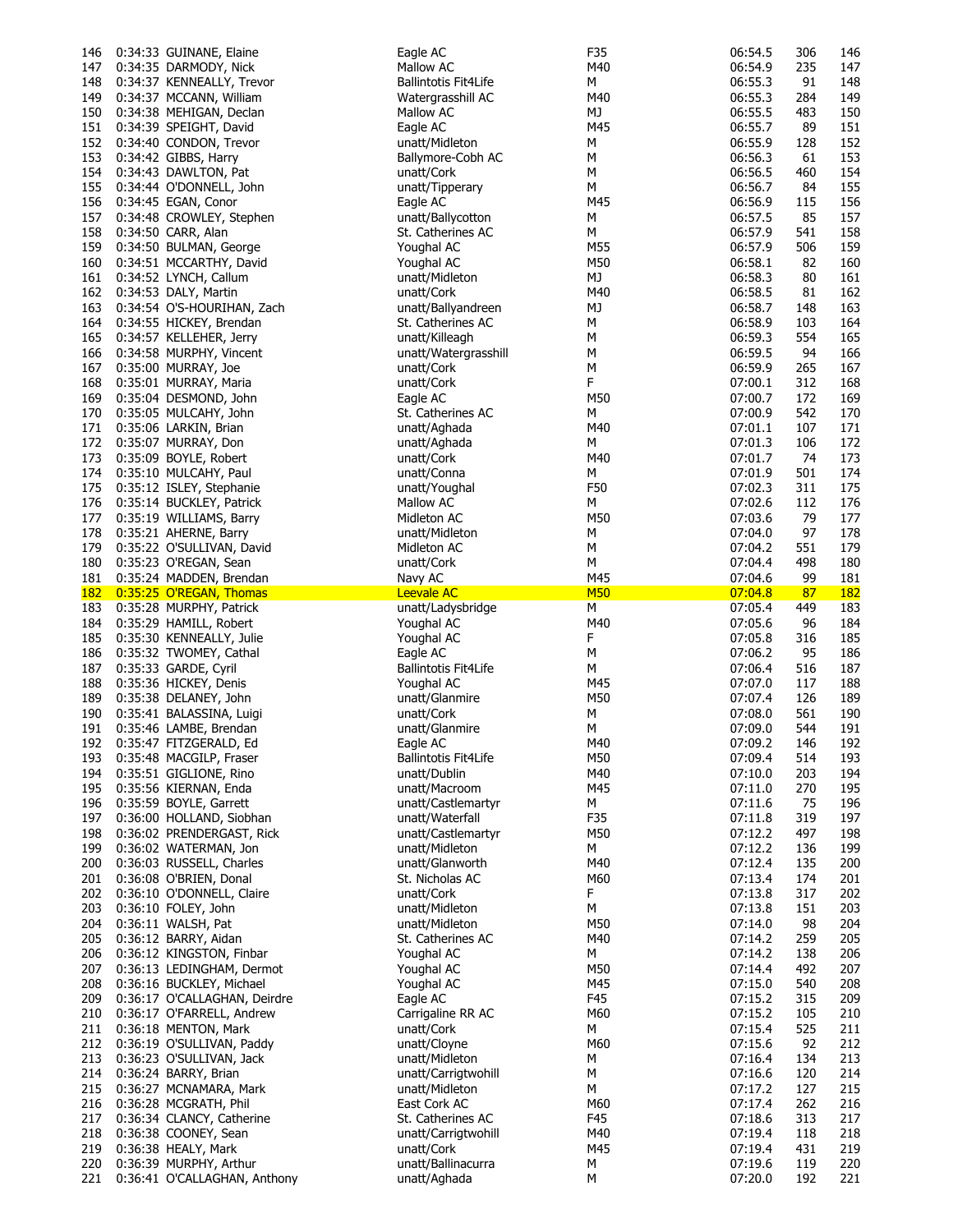| 222        | 0:36:44 HANNIGAN, Alan                                | Youghal AC                   | M40      | 07:20.6            | 491        | 222        |
|------------|-------------------------------------------------------|------------------------------|----------|--------------------|------------|------------|
| 223        | 0:36:46 DUFFY, Dolores                                | unatt/Aghada                 | F45      | 07:21.0            | 298        | 223        |
|            | 224 0:36:49 KIRWAN, Ita                               | Eagle AC                     | F45      | 07:21.6            | 320        | 224        |
|            |                                                       |                              |          |                    |            |            |
| 225        | 0:36:49 O'MAHONY, Sylvie                              | Youghal AC                   | M55      | 07:21.6            | 124        | 225        |
| 226        | 0:36:53 AHERNE, Liam                                  | unatt/Mourneabbey            | М        | 07:22.4            | 104        | 226        |
| 227        | 0:36:56 TUCKER, David                                 | Carrigaline RR AC            | M45      | 07:23.0            | 154        | 227        |
| 228        | 0:36:58 POWER, Pat                                    | West Waterford AC            | M50      | 07:23.4            | 133        | 228        |
| 229        | 0:37:01 COLLINS, Tim                                  | unatt/Shanagarry             | M45      | 07:24.0            | 153        | 229        |
|            |                                                       |                              |          |                    |            |            |
| 230        | 0:37:02 CAHILL, Breda                                 | unatt/Cloyne                 | F40      | 07:24.2            | 510        | 230        |
| 231        | 0:37:02 MENTON, Billy                                 | unatt/Cork                   | M55      | 07:24.2            | 122        | 231        |
| 232        | 0:37:03 LUCEY, Vincent                                | unatt/Youghal                | М        | 07:24.4            | 546        | 232        |
| 233        | 0:37:04 O'LAIGHIN, Ciaran                             | unatt/Cork                   | М        | 07:24.6            | 539        | 233        |
|            |                                                       |                              |          |                    |            |            |
| 234        | 0:37:07 NOLAN, Andrew                                 | unatt/Fermoy                 | M45      | 07:25.2            | 143        | 234        |
| 235        | 0:37:08 O'DONOGHUE, Donal                             | unatt/Little Island          | M45      | 07:25.4            | 116        | 235        |
| 236        | 0:37:10 GILLMAN, Marie                                | Midleton AC                  | F50      | 07:25.8            | 324        | 236        |
| 237        | 0:37:13 COSTIGAN, Pat                                 | unatt/Tallow                 | М        | 07:26.4            | 500        | 237        |
| 238        | 0:37:14 MCGRATH, Chris                                | unatt/Aghada                 | М        | 07:26.6            | 455        | 238        |
| 239        |                                                       |                              | F        | 07:27.2            | 323        | 239        |
|            | 0:37:17 CLEARY, Eibhlin                               | East Cork AC                 |          |                    |            |            |
| 240        | 0:37:19 MURTAGH, Laurence                             | unatt/Cork                   | M45      | 07:27.6            | 113        | 240        |
| 241        | 0:37:20 O'CONNOR, Kevin                               | Eagle AC                     | M45      | 07:27.8            | 443        | 241        |
| 242        | 0:37:21 NALLY, Siobhan                                | unatt/Cloyne                 | F35      | 07:28.0            | 318        | 242        |
| 243        | 0:37:27 KELLY, John                                   | unatt/Cobh                   | М        | 07:29.2            | 156        | 243        |
|            |                                                       | <b>Ballincollig AC</b>       |          |                    |            |            |
| 244        | 0:37:29 KENNEALLY, Brian                              |                              | M50      | 07:29.6            | 149        | 244        |
| 245        | 0:37:30 GEARY, Cian                                   | unatt/Youghal                | М        | 07:29.8            | 453        | 245        |
| 246        | 0:37:30 COYNE, Eoin                                   | unatt/Youghal                | М        | 07:29.8            | 173        | 246        |
| 247        | 0:37:31 FLYNN, John                                   | Mallow AC                    | M45      | 07:30.0            | 114        | 247        |
| 248        | 0:37:32 HERLIHY, Breeda                               | unatt/Cork                   | F40      | 07:30.2            | 325        | 248        |
|            |                                                       |                              |          |                    |            |            |
| 249        | 0:37:33 POWER, Joe                                    | unatt/Carrigtwohill          | M55      | 07:30.4            | 521        | 249        |
| 250        | 0:37:34 O'FLYNN, Danielle                             | unatt/Blarney                | F        | 07:30.6            | 333        | 250        |
| 251        | 0:37:35 MADDEN, Ronan                                 | unatt/Cork                   | M40      | 07:30.8            | 537        | 251        |
| 252        | 0:37:38 HERLIHY, Dave                                 | unatt/Midleton               | M45      | 07:31.4            | 155        | 252        |
|            |                                                       |                              |          |                    |            |            |
| 253        | 0:37:42 MCGRATH, Niamh                                | unatt/Ballycotton            | F        | 07:32.2            | 512        | 253        |
| 254        | 0:37:45 CAHILL, Paul                                  | unatt/Cloyne                 | M45      | 07:32.8            | 509        | 254        |
| 255        | 0:37:47 COTTER, Greg                                  | unatt/Cloyne                 | M40      | 07:33.2            | 147        | 255        |
| 256        | 0:37:47 O'FARRELL, Rob                                | unatt/Cork                   | М        | 07:33.2            | 190        | 256        |
| 257        | 0:37:53 HILL, Mick                                    | <b>Tipton Harriers</b>       | М        | 07:34.4            | 227        | 257        |
|            |                                                       |                              |          |                    |            |            |
| 258        | 0:37:55 MCGRATH, Robert                               | unatt/Shanagarry             | М        | 07:34.8            | 529        | 258        |
| 259        | 0:37:56 KELLEHER, Kerrie                              | unatt/Aghada                 | F        | 07:35.0            | 330        | 259        |
| 260        | 0:38:02 GRIFFIN, Ben                                  | unatt/Midleton               | М        | 07:36.2            | 150        | 260        |
| 261        | 0:38:06 MURPHY, Siobhan                               | Eagle AC                     | F35      | 07:37.0            | 322        | 261        |
|            |                                                       |                              |          |                    |            |            |
| 262        | 0:38:14 O'FLYNN, Shane                                | unatt/Fermoy                 | М        | 07:38.6            | 132        | 262        |
| 263        | 0:38:15 O'REILLY, Kevin                               | unatt/Saleen                 | М        | 07:38.8            | 160        | 263        |
| 264        | 0:38:16 MCDONALD, Barry                               | unatt/Ballycotton            | М        | 07:39.0            | 543        | 264        |
| 265        | 0:38:21 LYONS, Imelda                                 | unatt/Cork                   | F35      | 07:40.0            | 294        | 265        |
| 266        | 0:38:22 BORKOWSKA, Anna                               | Mallow AC                    | F35      | 07:40.2            | 327        | 266        |
|            |                                                       |                              |          |                    |            |            |
| 267        | 0:38:23 MCCARTHY, John                                |                              |          |                    |            | 267        |
| 268        |                                                       | Eagle AC                     | М        | 07:40.4            | 125        |            |
| 269        | 0:38:24 MCEVOY, Rebecca                               | St. Finbarrs AC              | F        | 07:40.6            | 329        | 268        |
|            |                                                       |                              |          |                    |            |            |
|            | 0:38:24 O'KEEFFE, Norita                              | Gneeveguilla AC              | F        | 07:40.6            | 565        | 269        |
|            | 270 0:38:25 BRANSFIELD, Gillian                       | Midleton AC                  | F35      | 07:40.8            | 328        | 270        |
| 271        | 0:38:29 WARD, Tomas                                   | Youghal AC                   | M40      | 07:41.6            | 275        | 271        |
| 272        | 0:38:29 MCNULTY, Ailise                               | St. Finbarrs AC              | F        | 07:41.6            | 314        | 272        |
| 273        | 0:38:33 DINEEN, Mark                                  | Watergrasshill AC            | М        | 07:42.4            | 269        | 273        |
|            |                                                       |                              |          |                    |            |            |
| 274        | 0:38:34 O'LEARY, Liam                                 | unatt/Carrigaline            | М        | 07:42.6            | 110        | 274        |
| 275        | 0:38:35 MURRAY, Jimmy                                 | Rising Sun AC                | M65      | 07:42.8            | 157        | 275        |
| 276        | 0:38:35 DRISLANE, John                                | St. Nicholas AC              | М        | 07:42.8            | 189        | 276        |
| 277        | 0:38:36 AHERN, Eddie                                  | unatt/Cork                   | M45      | 07:43.0            | 137        | 277        |
| 278        | 0:38:39 KIELY, Finbarr                                | unatt/Cork                   | М        | 07:43.6            | 191        | 278        |
|            |                                                       |                              |          |                    |            |            |
| 279        | 0:38:40 MCMAHON, Brendan                              | unatt/Little Island          | M45      | 07:43.8            | 140        | 279        |
| 280        | 0:38:40 MURPHY, Christine                             | Midleton AC                  | F45      | 07:43.8            | 331        | 280        |
| 281        | 0:38:41 FORREST, Michelle                             | <b>Ballintotis Fit4Life</b>  | F40      | 07:44.0            | 292        | 281        |
| 282        | 0:38:42 KEATING-FLYNN, Maria                          | Mallow AC                    | F35      | 07:44.2            | 339        | 282        |
|            |                                                       |                              | F35      | 07:44.8            | 335        | 283        |
| 283        | 0:38:45 CASHELL, Carol                                | unatt/Carrigtwohill          |          |                    |            |            |
| 284        | 0:38:46 RYAN, Brendan                                 | Carrigtwohill AC             | М        | 07:45.0            | 527        | 284        |
| 285        | 0:38:47 BOARD, Mervin                                 | Carrigtwohill AC             | М        | 07:45.2            | 121        | 285        |
| 286        | 0:38:53 TOBIN, Brendan                                | unatt/Glanmire               | M40      | 07:46.4            | 445        | 286        |
| 287        | 0:39:00 HORGAN, John                                  | unatt/Glanmire               | М        | 07:47.8            | 484        | 287        |
| 288        |                                                       | unatt/Ballincollig           | M40      | 07:48.4            | 300        | 288        |
|            | 0:39:03 TRANT, Adrian                                 |                              |          |                    |            |            |
| 289        | 0:39:03 YELVERTON, Thomas                             | unatt/Cork                   | M40      | 07:48.4            | 493        | 289        |
| 290        | 0:39:04 MCLEAN, Jack                                  | unatt/Whitegate              | MJ       | 07:48.6            | 534        | 290        |
| 291        | 0:39:04 BERINE, Michael                               | unatt/Roscommon              | M50      | 07:48.6            | 458        | 291        |
| 292        | 0:39:05 O'KEEFFE, Mary                                | Midleton AC                  | F45      | 07:48.8            | 326        | 292        |
|            |                                                       |                              |          |                    |            |            |
| 293        | 0:39:05 CASHELL, Andrea                               | Youghal AC                   | F45      | 07:48.8            | 487        | 293        |
| 294        | 0:39:08 MCCARTHY, Barry                               | unatt/Watergrasshill         | M40      | 07:49.4            | 429        | 294        |
| 295        | 0:39:12 PERRY, Anne-Marie                             | Midleton AC                  | F40      | 07:50.2            | 334        | 295        |
| 296<br>297 | 0:39:14 CRONIN, Brendan<br>0:39:17 O'CONNOR, Patricia | Midleton AC<br>unatt/Blarney | М<br>F40 | 07:50.6<br>07:51.2 | 166<br>332 | 296<br>297 |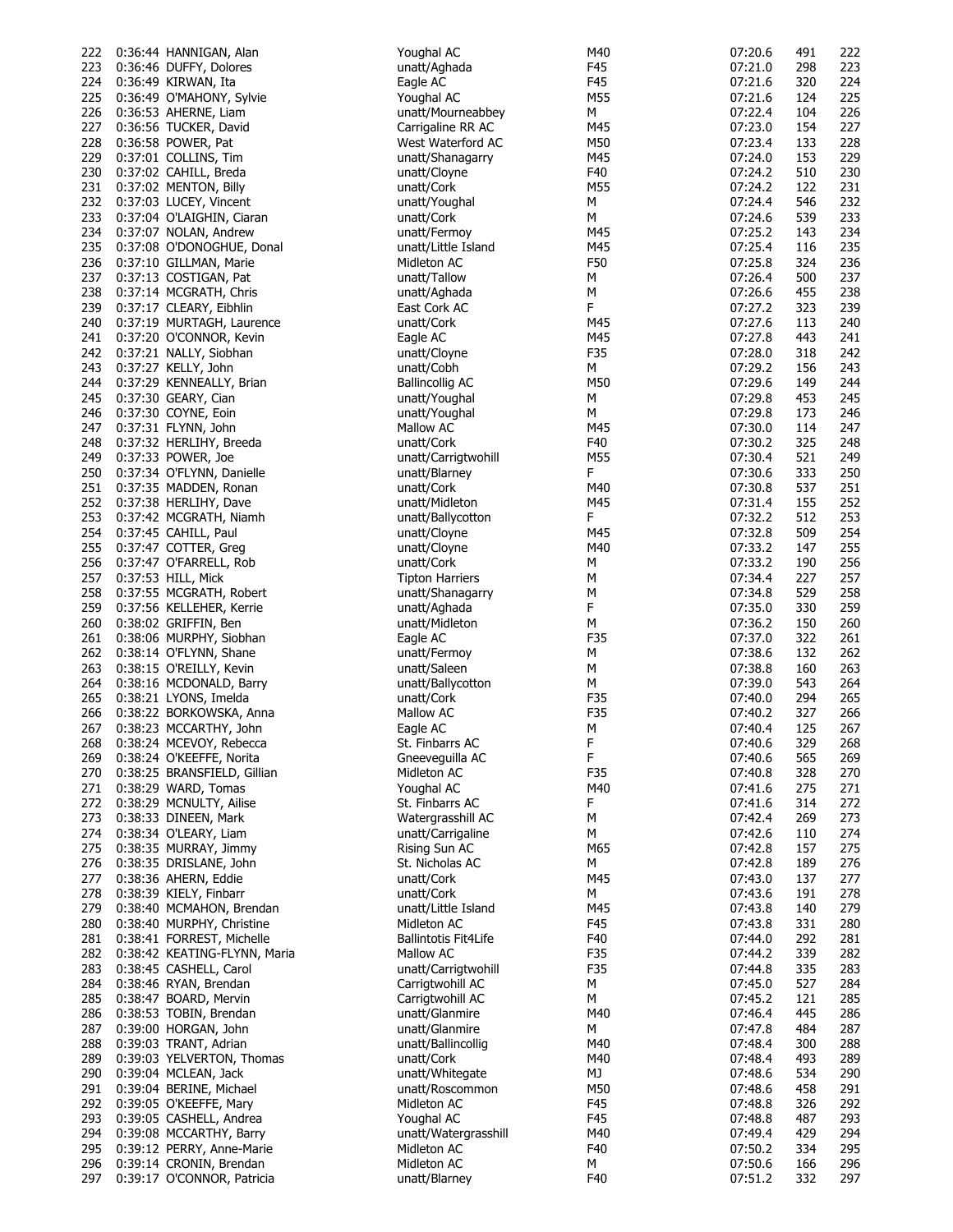| 298        | 0:39:18 O'CONNELL, Donie                            | Midleton AC                             | M65        | 07:51.4            | 144        | 298        |
|------------|-----------------------------------------------------|-----------------------------------------|------------|--------------------|------------|------------|
| 299        | 0:39:19 BARRY, Dominic                              | <b>Ballintotis Fit4Life</b>             | M45        | 07:51.6            | 158        | 299        |
| 300        | 0:39:19 LEAHY, Sean                                 | <b>Ballintotis Fit4Life</b>             | M45        | 07:51.6            | 163        | 300        |
| 301        | 0:39:20 WALSHE, John                                | East Cork AC                            | M60        | 07:51.8            | 167        | 301        |
| 302        | 0:39:22 SHEEHAN, Batt                               | St. Catherines AC                       | M45        | 07:52.2            | 169        | 302        |
|            |                                                     |                                         |            |                    |            |            |
| 303        | 0:39:30 SHEEHAN, Sean                               | unatt/Carrigtwohill                     | М          | 07:53.8            | 152        | 303        |
| 304        | 0:39:36 O'CONNOR, Rory                              | unatt/Whitegate                         | M45        | 07:55.0            | 130        | 304        |
| 305        | 0:39:36 FOLEY, Emmet                                | unatt/Aghada                            | M45        | 07:55.0            | 556        | 305        |
| 306        | 0:39:37 KENNEALLY, Fergus                           | unatt/Midleton                          | M45        | 07:55.2            | 450        | 306        |
| 307        | 0:39:42 HUSSEY, Dominic                             | unatt/Grenagh                           | M40        | 07:56.2            | 207        | 307        |
| 308        | 0:39:48 MCCARTHY, Barry                             | unatt/Watergrasshill                    | М          | 07:57.4            | 188        | 308        |
|            |                                                     |                                         |            |                    |            |            |
| 309        | 0:39:49 KEATING, Michael                            | <b>Galtee Runners AC</b>                | M40        | 07:57.6            | 241        | 309        |
| 310        | 0:39:50 COTT, Michelle                              | <b>Ballintotis Fit4Life</b>             | F          | 07:57.8            | 340        | 310        |
| 311        | 0:39:50 HORGAN, Noel                                | <b>Ballintotis Fit4Life</b>             | М          | 07:57.8            | 524        | 311        |
| 312        | 0:39:51 DALY, Sinead                                | Ballymore-Cobh AC                       | F40        | 07:58.0            | 336        | 312        |
| 313        | 0:39:53 HEALY, Brian                                | unatt/Ballycotton                       | M45        | 07:58.4            | 183        | 313        |
|            | 0:39:55 TWOMEY, Bernie                              | Midleton AC                             | F40        | 07:58.8            | 338        | 314        |
| 314        |                                                     |                                         |            |                    |            |            |
|            | 315 0:39:59 MACKEOWN, Keith                         | <b>Leevale AC</b>                       | <b>M45</b> | 07:59.6            | <b>199</b> | <b>315</b> |
| 316        | 0:39:59 KIGGINS, John                               | unatt/Ballincollig                      | М          | 07:59.6            | 159        | 316        |
| 317        | 0:40:01 GODFREY, Donal                              | unatt/Aghada                            | M45        | 08:00.0            | 193        | 317        |
| 318        | 0:40:02 COTTER, Patrick                             | Midleton AC                             | М          | 08:00.2            | 478        | 318        |
| 319        | 0:40:05 MCNAMARA, Michael                           | Midleton AC                             | M60        | 08:00.8            | 185        | 319        |
| 320        | 0:40:06 HENNESSY, Ian                               | unatt/Dungarvan                         | м          | 08:01.0            | 273        | 320        |
|            |                                                     |                                         |            |                    |            |            |
| 321        | 0:40:07 CULLINANE, Kevin                            | unatt/Cork                              | м          | 08:01.2            | 545        | 321        |
| 322        | 0:40:10 DOYLE, Michael                              | unatt/Cork                              | м          | 08:01.8            | 164        | 322        |
| 323        | 0:40:16 SLIWA, Rabek                                | unatt/Blarney                           | М          | 08:03.0            | 181        | 323        |
| 324        | 0:40:18 MORLEY, Alan                                | Midleton AC                             | M40        | 08:03.4            | 177        | 324        |
| 325        | 0:40:21 ST LEGER, Greg                              | Riverstick-Kinsale AC                   | M45        | 08:04.0            | 145        | 325        |
|            |                                                     |                                         | F.         |                    | 528        | 326        |
| 326        | 0:40:22 CRONIN, Karen                               | unatt/Cork                              |            | 08:04.2            |            |            |
| 327        | 0:40:32 QUINLAN, Deirdre                            | unatt/Cork                              | F50        | 08:06.2            | 343        | 327        |
| 328        | 0:40:33 O'DONOVAN, Kevin                            | unatt/Cork                              | М          | 08:06.4            | 175        | 328        |
| 329        | 0:40:36 SAVAGE, Donnacha                            | Watergrasshill AC                       | M40        | 08:07.0            | 285        | 329        |
| 330        | 0:40:37 SAVAGE, Ultan                               | unatt/Midleton                          | M          | 08:07.2            | 283        | 330        |
| 331        | 0:40:38 GAYNOR, Triona                              | unatt/Ballycotton                       | F          | 08:07.4            | 342        | 331        |
| 332        |                                                     | unatt/Mallow                            | м          | 08:07.6            | 557        | 332        |
|            | 0:40:39 CURTIN, Kieran                              |                                         |            |                    |            |            |
| 333        | 0:40:40 GRIFFIN, Edward                             | unatt/Cloyne                            | М          | 08:07.8            | 511        | 333        |
|            |                                                     |                                         |            |                    |            |            |
|            | 334 0:40:41 O'LEARY, John                           | <b>Leevale AC</b>                       | M70        | 08:08.0            | 176        | 334        |
| 335        | 0:40:42 KEARNEY, Darren                             | unatt/Carrigtwohill                     | M40        | 08:08.2            | 515        | 335        |
| 336        |                                                     | St. Catherines AC                       | F40        |                    | 337        | 336        |
|            | 0:40:44 BARRY, Frances                              |                                         |            | 08:08.6            |            |            |
| 337        | 0:40:45 DALY, Will                                  | St. Nicholas AC                         | М          | 08:08.8            | 170        | 337        |
| 338        | 0:40:48 TWOMEY, Evan                                | unatt/Cork                              | М          | 08:09.4            | 206        | 338        |
| 339        | 0:40:49 O'REGAN, Celia                              | Youghal AC                              | F50        | 08:09.6            | 366        | 339        |
| 340        | 0:40:52 STEPHENS, Jennie                            | unatt/Aghada                            | F40        | 08:10.2            | 344        | 340        |
| 341        | 0:40:54 KINGSTON, Mary                              | Youghal AC                              | F40        | 08:10.6            | 276        | 341        |
| 342        | 0:40:55 MCGRATH, Felicity                           | unatt/Cloyne                            |            | 08:10.8            | 352        | 342        |
|            |                                                     |                                         | F35        |                    |            |            |
| 343        | 0:40:58 HEGARTY, Margaret                           | unatt/Ballinacurra                      | F40        | 08:11.4            | 354        | 343        |
| 344        | 0:41:04 BRODERICK, Diane                            | <b>Ballintotis Fit4Life</b>             | F40        | 08:12.6            | 346        | 344        |
| 345        | 0:41:08 BUCKLEY, Sinead                             | Midleton AC                             | F          | 08:13.4            | 440        | 345        |
| 346        | 0:41:08 FITZGERALD, John                            | unatt/Cork                              | м          | 08:13.4            | 179        | 346        |
|            | 347 0:41:09 KENNEALLY, Yvonne                       | Midleton AC                             | F          | 08:13.6            | 351        | 347        |
| 348        | 0:41:10 SARDA, Maria                                | unatt/Aghada                            | F.         | 08:13.8            | 555        | 348        |
|            |                                                     |                                         |            |                    |            |            |
| 349        | 0:41:11 FITZGERALD, Sinead                          | unatt/Aghada                            | F35        | 08:14.0            | 350        | 349        |
| 350        | 0:41:12 RIORDAN, Eoin                               | unatt/Tallow                            | M40        | 08:14.2            | 282        | 350        |
| 351        | 0:41:19 DUGGAN, Tim                                 | unatt/Blarney                           | M40        | 08:15.6            | 236        | 351        |
| 352        | 0:41:24 O'NEILL, Tom                                | <b>Ballintotis Fit4Life</b>             | M60        | 08:16.6            | 194        | 352        |
| 353        | 0:41:31 HORSON, Alan                                | unatt/Glanmire                          | М          | 08:18.0            | 538        | 353        |
| 354        | 0:41:36 HENNESSY, Margaret                          | unatt/Shanagarry                        | F40        | 08:19.0            | 347        | 354        |
|            |                                                     | unatt/Whitegate                         |            |                    |            |            |
| 355        | 0:41:37 SHERIDAN, Anne-Marie                        |                                         | F45        | 08:19.2            | 345        | 355        |
| 356        | 0:41:39 HEAPHY, John                                | unatt/Midleton                          | М          | 08:19.6            | 520        | 356        |
| 357        | 0:41:42 NEGULESCU, Ion                              | unatt/Cork                              | М          | 08:20.2            | 200        | 357        |
| 358        | 0:41:52 O'KEEFFE, Mark                              | unatt/Cork                              | M40        | 08:22.2            | 178        | 358        |
| 359        | 0:41:52 CODY, Antoinette                            | unatt/Dungourney                        | F35        | 08:22.2            | 368        | 359        |
| 360        | 0:41:53 COTTER, John                                | unatt/Cobh                              | M70        | 08:22.4            | 182        | 360        |
| 361        | 0:41:55 MURPHY, Siobhan                             | Midleton AC                             |            | 08:22.8            | 297        | 361        |
|            |                                                     |                                         | F40        |                    |            |            |
| 362        | 0:42:05 MCNAMARA, Martha                            | Midleton AC                             | F55        | 08:24.8            | 358        | 362        |
| 363        | 0:42:06 MURPHY, Diane                               | Carrigtwohill AC                        | F.         | 08:25.0            | 356        | 363        |
| 364        | 0:42:09 RYALL, Noel                                 | unatt/Midleton                          | M50        | 08:25.6            | 280        | 364        |
| 365        | 0:42:10 KENNEALLY, Sinead                           | unatt/Cork                              | F.         | 08:25.8            | 341        | 365        |
| 366        | 0:42:12 WILSON, Dean                                | unatt/Aghada                            | M40        | 08:26.2            | 187        | 366        |
| 367        | 0:42:13 MORRISON, Patrick                           | St. Nicholas AC                         | M40        | 08:26.4            | 186        | 367        |
| 368        | 0:42:14 GARDE, Colin                                | unatt/Shanagarry                        | м          | 08:26.6            | 289        | 368        |
|            |                                                     |                                         |            |                    |            |            |
| 369        | 0:42:16 FITZGERALD, Dermot                          | unatt/Blarney                           | м          | 08:27.0            | 250        | 369        |
| 370        | 0:42:17 LENANE, Gail                                | unatt/Cork                              | F          | 08:27.2            | 374        | 370        |
| 371        | 0:42:21 O'LEARY, Peter                              | unatt/Cork                              | М          | 08:28.0            | 197        | 371        |
| 372<br>373 | 0:42:23 MCMURTRY, James<br>0:42:25 MCGUINNESS, Paul | unatt/Ballyandreen<br>St. Catherines AC | M45<br>м   | 08:28.4<br>08:28.8 | 243<br>62  | 372<br>373 |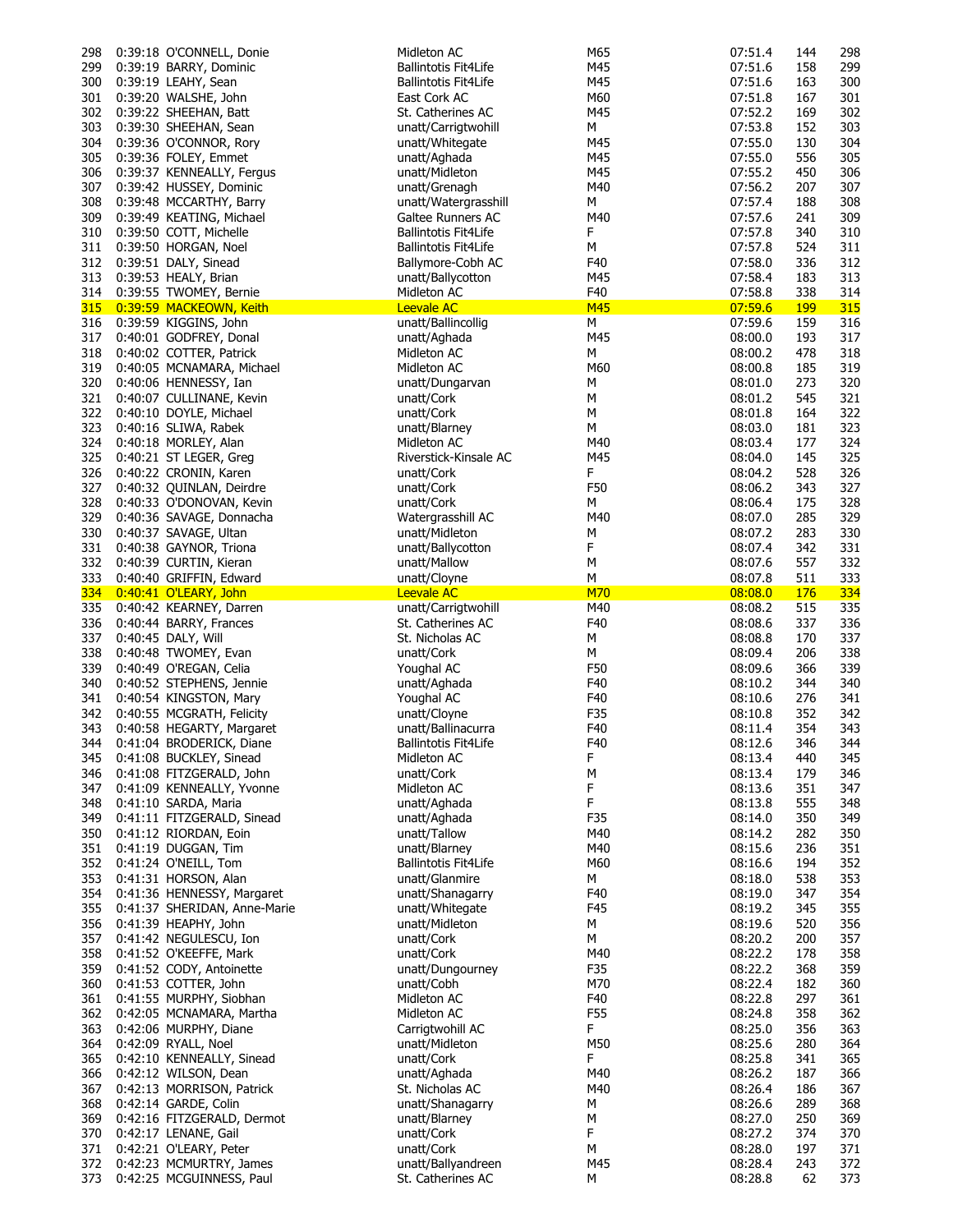| 374 | 0:42:25 O'MAHONY, Marie      | unatt/Cork                  | F   | 08:28.8 | 348 | 374 |
|-----|------------------------------|-----------------------------|-----|---------|-----|-----|
| 375 | 0:42:26 FLYNN, John          | <b>Ballintotis Fit4Life</b> | М   | 08:29.0 | 215 | 375 |
|     | 376 0:42:27 DALY, Patricia   | Youghal AC                  | F   | 08:29.2 | 261 | 376 |
| 377 | 0:42:33 O'DONNELL, Edel      | unatt/Cork                  | F   | 08:30.4 | 559 | 377 |
| 378 | 0:42:34 COTTER, Allen        | St. Nicholas AC             | М   | 08:30.6 | 204 | 378 |
| 379 | 0:42:35 PHELAN, Ruth         | Ballymore-Cobh AC           | F50 | 08:30.8 | 367 | 379 |
|     |                              |                             |     |         |     |     |
| 380 | 0:42:36 AHERNE, Sarah        | Ballymore-Cobh AC           | F35 | 08:31.0 | 372 | 380 |
| 381 | 0:42:38 O'CALLAGHAN, Simon   | unatt/Aghada                | M40 | 08:31.4 | 161 | 381 |
| 382 | 0:42:39 O'SHEA, Killian      | unatt/Midleton              | M45 | 08:31.6 | 131 | 382 |
| 383 | 0:42:40 YELVERTON, Jacinta   | unatt/Blarney               | F40 | 08:31.8 | 438 | 383 |
| 384 | 0:42:53 WALSH, Padraig       | unatt/Carrigtwohill         | М   | 08:34.4 | 459 | 384 |
| 385 | 0:42:54 TWOMEY, Paul         | unatt/Glanmire              | M40 | 08:34.6 | 435 | 385 |
|     |                              | unatt/Cork                  | F   |         |     | 386 |
| 386 | 0:42:55 O'DRISCOLL, Aoife    |                             |     | 08:34.8 | 560 |     |
| 387 | 0:43:00 MAHONY, Carey        | unatt/Killarney             | M40 | 08:35.8 | 213 | 387 |
| 388 | 0:43:03 RYAN, Bridget        | <b>Ballintotis Fit4Life</b> | F40 | 08:36.4 | 370 | 388 |
| 389 | 0:43:04 O'NEILL, Anne-Marie  | unatt/Blarney               | F   | 08:36.6 | 375 | 389 |
| 390 | 0:43:04 HARRIS, Joe          | unatt/Cobh                  | M60 | 08:36.6 | 296 | 390 |
| 391 | 0:43:08 BALDWIN, Ciara       | Midleton AC                 | F   | 08:37.4 | 441 | 391 |
| 392 | 0:43:09 CUSSEN, Eimear       | Carrigtwohill AC            | F   | 08:37.6 | 361 | 392 |
|     |                              |                             |     |         |     |     |
| 393 | 0:43:11 MULRYAN, Paula       | unatt/Cork                  | F35 | 08:38.0 | 364 | 393 |
| 394 | 0:43:15 DUNNE, Melisa        | unatt/Castlemartyr          | F35 | 08:38.8 | 360 | 394 |
| 395 | 0:43:16 DONNELLY, Emer       | unatt/Cork                  | F.  | 08:39.0 | 373 | 395 |
| 396 | 0:43:17 KAVANAGH, Aoife      | unatt/Cloyne                | F40 | 08:39.2 | 378 | 396 |
| 397 | 0:43:18 WHYTE, Stephanie     | Youghal AC                  | F40 | 08:39.4 | 266 | 397 |
| 398 | 0:43:20 MURPHY, Michael      | unatt/Dunmanway             | M40 | 08:39.8 | 198 | 398 |
| 399 | 0:43:23 MILLERICK, Bridie    | unatt/Kilcredan             | F45 | 08:40.4 | 371 | 399 |
|     |                              |                             |     |         |     |     |
| 400 | 0:43:25 SULLIVAN, Lila       | unatt/Blarney               | F   | 08:40.8 | 379 | 400 |
| 401 | 0:43:26 MURPHY, Sue          | Carrigtwohill AC            | F   | 08:41.0 | 349 | 401 |
| 402 | 0:43:27 HAYES, Sean          | unatt/Midleton              | М   | 08:41.2 | 168 | 402 |
| 403 | 0:43:28 O'ROURKE, Orla       | unatt/Midleton              | F40 | 08:41.4 | 362 | 403 |
| 404 | 0:43:31 MCEVOY, Angela       | St. Finbarrs AC             | F50 | 08:42.0 | 287 | 404 |
| 405 | 0:43:33 IVERS, Sinead        | Midleton AC                 | F35 | 08:42.4 | 439 | 405 |
| 406 | 0:43:35 SWORDS, Lavinia      | unatt/Rostellan             | F.  | 08:42.8 | 522 | 406 |
|     |                              |                             |     |         |     |     |
| 407 | 0:43:39 CONSTANT, Kerry      | unatt/Cork                  | M60 | 08:43.6 | 180 | 407 |
| 408 | 0:43:47 WALSH, Ailish        | unatt/Ladysbridge           | F40 | 08:45.2 | 359 | 408 |
| 409 | 0:43:53 SMIDDY, Maura        | unatt/Cloyne                | F40 | 08:46.4 | 386 | 409 |
| 410 | 0:44:01 SAVAGE, Siobhan      | Midleton AC                 | F40 | 08:48.0 | 481 | 410 |
| 411 | 0:44:03 O'SULLIVAN, Graham   | Ballintotis Fit4Life        | M40 | 08:48.4 | 214 | 411 |
| 412 | 0:44:04 KAVANAGH, Brian      | unatt/Ballinacurra          | M40 | 08:48.6 | 447 | 412 |
| 413 | 0:44:05 STAVROU, Amanda      | Midleton AC                 | F50 | 08:48.8 | 365 | 413 |
|     |                              | unatt/Dungourney            |     |         |     |     |
| 414 | 0:44:07 AHERN, Karen         |                             | F   | 08:49.2 | 380 | 414 |
| 415 | 0:44:12 O'CONNELL, Ciara     | unatt/Cork                  | F.  | 08:50.2 | 494 | 415 |
| 416 | 0:44:12 MORAN, Kevin         | Midleton AC                 | M45 | 08:50.2 | 129 | 416 |
| 417 | 0:44:23 TROY, Tim            | <b>Ballintotis Fit4Life</b> | M50 | 08:52.4 | 454 | 417 |
| 418 | 0:44:26 MCMAHON, Daniel      | unatt/Cork                  | М   | 08:53.0 | 108 | 418 |
| 419 | 0:44:31 HEVIA, Rocio         | unatt/Spain                 | F   | 08:54.0 | 548 | 419 |
|     | 420 0:44:32 MULLANE, Philip  | <b>Ballintotis Fit4Life</b> | M40 | 08:54.2 | 503 | 420 |
| 421 | 0:44:33 FORREST, Paul        | Watergrasshill AC           | м   | 08:54.4 | 205 | 421 |
|     |                              |                             |     |         |     |     |
|     | 422 0:44:34 HEGARTY, Liz     | unatt/Lisgoold              | F   | 08:54.6 | 394 | 422 |
| 423 | 0:44:37 MCGRATH, Katie       | unatt/Shanagarry            | FJ  | 08:55.2 | 299 | 423 |
| 424 | 0:44:38 O'S-HOURIHAN, Paul   | East Cork AC                | M50 | 08:55.4 | 202 | 424 |
| 425 | 0:44:44 KEOHANE, Deirdre     | unatt/Youghal               | F.  | 08:56.6 | 357 | 425 |
| 426 | 0:44:53 O'DRISCOLL, Kevin    | Eagle AC                    | M60 | 08:58.4 | 196 | 426 |
| 427 | 0:44:59 O'BRIEN, Anelie      | unatt/Cork                  | F35 | 08:59.6 | 295 | 427 |
| 428 | 0:45:02 HARRINGTON, Marian   | unatt/Aghada                | F.  | 09:00.2 | 390 | 428 |
| 429 | 0:45:06 FITZGERALD, Fiona    | St. Catherines AC           | F.  | 09:01.0 | 288 | 429 |
| 430 | 0:45:31 FITZGIBBON, Helen    | Ballintotis Fit4Life        | F35 | 09:06.0 | 385 | 430 |
|     |                              |                             |     |         |     |     |
| 431 | 0:45:33 KENNEALLY, Mary      | <b>Ballintotis Fit4Life</b> | F35 | 09:06.4 | 384 | 431 |
| 432 | 0:45:34 MCDONNELL, Orla      | unatt/Killeagh              | F   | 09:06.6 | 552 | 432 |
| 433 | 0:45:35 HAYES, Emer          | Midleton AC                 | F40 | 09:06.8 | 436 | 433 |
| 434 | 0:45:35 FARRELL, Katherine   | Ballymore-Cobh AC           | F.  | 09:06.8 | 277 | 434 |
| 435 | 0:45:40 WALSH, Lucy          | unatt/Shanagarry            | F40 | 09:07.8 | 399 | 435 |
| 436 | 0:45:41 HIGGINS, Carrie      | Youghal AC                  | F45 | 09:08.0 | 381 | 436 |
| 437 | 0:45:47 DEVLIN, Darragh      | unatt/Ballinacurra          | М   | 09:09.2 | 219 | 437 |
|     |                              |                             |     |         |     |     |
| 438 | 0:45:50 CARTHY, Liam         | unatt/Midleton              | M40 | 09:09.8 | 201 | 438 |
| 439 | 0:45:53 WALL, Niamh          | unatt/Glounthaune           | F   | 09:10.4 | 406 | 439 |
| 440 | 0:45:57 MCDONNELL, George    | Watergrasshill AC           | M40 | 09:11.2 | 210 | 440 |
| 441 | 0:46:03 COLLINS, Barry       | St. Nicholas AC             | M40 | 09:12.4 | 496 | 441 |
| 442 | 0:46:05 O'CONNELL, Jane      | <b>Ballintotis Fit4Life</b> | F45 | 09:12.8 | 377 | 442 |
| 443 | 0:46:08 HORNIBROOK, Mark     | unatt/Grenagh               | M40 | 09:13.4 | 216 | 443 |
| 444 | 0:46:10 MULCAHY, Mary        | St. Finbarrs AC             | F50 | 09:13.8 | 376 | 444 |
|     | 0:46:13 O'CALLAGHAN, Deirdre | unatt/Cork                  | F.  | 09:14.4 | 495 | 445 |
| 445 |                              |                             |     |         |     |     |
| 446 | 0:46:18 BURKE, Anne          | Ballymore-Cobh AC           | F50 | 09:15.4 | 401 | 446 |
| 447 | 0:46:20 GEASLEY, Karen       | Ballymore-Cobh AC           | F   | 09:15.8 | 499 | 447 |
| 448 | 0:46:20 WHELAN, Damien       | Ballymore-Cobh AC           | M   | 09:15.8 | 502 | 448 |
| 449 | 0:46:23 HEVIA, Reyes         | unatt/Midleton              | F40 | 09:16.4 | 547 | 449 |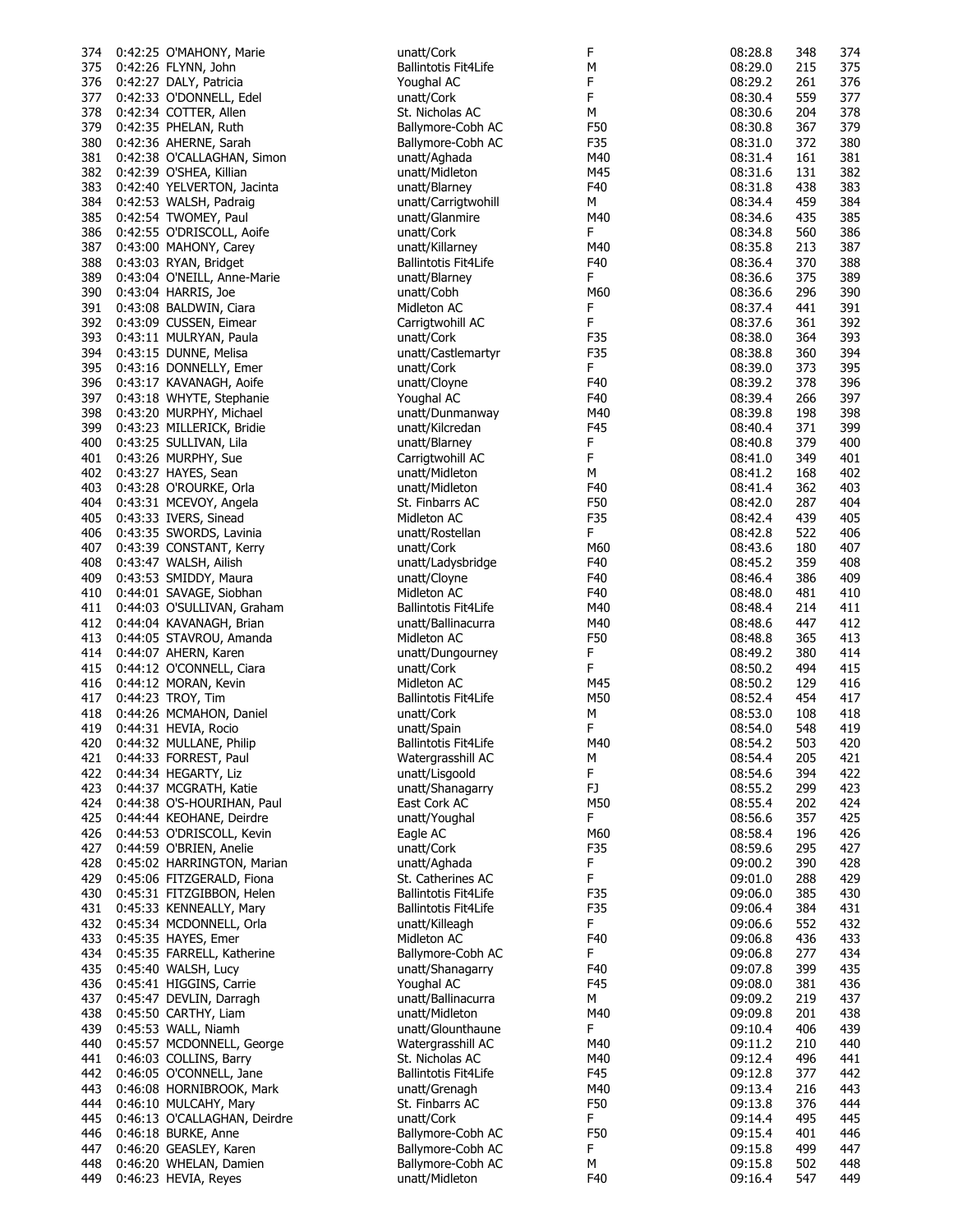| 450 | 0:46:25 MCCARTHY, Shelia      | unatt/Aghada                | F45    |       | 09:16.8 | 260 | 450 |
|-----|-------------------------------|-----------------------------|--------|-------|---------|-----|-----|
| 451 | 0:46:26 RYAN, Rosemary        | unatt/Cork                  | F      |       | 09:17.0 | 404 | 451 |
| 452 | 0:46:28 DELANEY, Mary         | unatt/Glanmire              | F45    |       | 09:17.4 | 397 | 452 |
|     |                               |                             |        |       |         |     |     |
| 453 | 0:46:30 HORGAN, Ciaran        | unatt/Cork                  | М      |       | 09:17.8 | 457 | 453 |
| 454 | 0:46:35 MCLOUGHLIN, Susan     | unatt/Midleton              | F.     |       | 09:18.8 | 536 | 454 |
| 455 | 0:46:45 DONOVAN, Kevin        | unatt/Ballycotton           | М      |       | 09:20.8 | 212 | 455 |
| 456 | 0:46:46 BOYLE, Gavin          | <b>Ballintotis Fit4Life</b> | M40    |       | 09:21.0 | 281 | 456 |
| 457 | 0:46:47 HENNESSY, Elaine      | unatt/Midleton              | F55    |       | 09:21.2 | 452 | 457 |
| 458 | 0:46:48 KELLY, Brendan        | unatt/Midleton              | м      |       | 09:21.4 | 209 | 458 |
| 459 | 0:46:50 SAVAGE, Yvonne        | Watergrasshill AC           | F40    |       | 09:21.8 | 393 | 459 |
| 460 | 0:46:51 BERNARD, Sandra       | unatt/Leamlara              | F      |       | 09:22.0 | 405 | 460 |
| 461 | 0:46:54 O'SHEA, Wesley        | unatt/Blarney               | M      |       | 09:22.6 | 217 | 461 |
| 462 | 0:47:01 DALY, Mervyn          | unatt/Shanagarry            | M40    |       | 09:24.0 | 211 | 462 |
| 463 | 0:47:06 KEOHANE, Irene        | Eagle AC                    | F40    |       | 09:25.0 | 389 | 463 |
| 464 | 0:47:06 SHEEHAN, Geraldine    | St. Catherines AC           | F45    |       | 09:25.0 | 395 | 464 |
| 465 | 0:47:09 COONEY, Siobhan       | Youghal AC                  | F50    |       | 09:25.6 | 402 | 465 |
| 466 | 0:47:12 KAVANAGH, Carmel      | unatt/Ballinacurra          | F40    |       | 09:26.2 | 448 | 466 |
| 467 | 0:47:13 OWENS, PJ             | unatt/Glanmire              | м      |       | 09:26.4 | 549 | 467 |
| 468 | 0:47:14 MURPHY, Trish         | unatt/Midleton              | F45    |       | 09:26.6 | 392 | 468 |
| 469 | 0:47:19 BARRY, Margaret       | Midleton AC                 | F65    |       | 09:27.6 | 396 | 469 |
| 470 | 0:47:26 GALVIN, Dominic       | unatt/Glounthaune           | M50    |       | 09:29.0 | 293 | 470 |
| 471 | 0:47:30 LEAHY, Anne           | <b>Ballintotis Fit4Life</b> | F45    |       | 09:29.8 | 403 | 471 |
| 472 | 0:47:31 VON HEYNE, Heike      | Ballymore-Cobh AC           | F35    |       | 09:30.0 | 418 | 472 |
|     |                               |                             |        |       |         |     |     |
| 473 | 0:47:33 LINEHAN, Liz          | unatt/Cork                  | F.     |       | 09:30.4 | 420 | 473 |
| 474 | 0:47:38 O'CALLAGHAN, Jim      | unatt/Ballincollig          | M55    |       | 09:31.4 | 208 | 474 |
| 475 | 0:47:38 MACROPOULOS, Patricia | unatt/Carrigtwohill         | F35    |       | 09:31.4 | 388 | 475 |
| 476 | 0:48:19 DIXON, Eileen         | unatt/Ladysbridge           | F.     |       | 09:39.6 | 408 | 476 |
| 477 | 0:48:33 GUMBLETON, Louise     | <b>Ballintotis Fit4Life</b> | F45    |       | 09:42.4 | 442 | 477 |
| 478 | 0:48:49 SMIDDY, Noel          | unatt/Cloyne                | м      |       | 09:45.6 | 531 | 478 |
| 479 | 0:48:50 KELLEHER, Lorna       | unatt/Cork                  | F40    |       | 09:45.8 | 407 | 479 |
| 480 | 0:48:51 FITZGERALD, Pat       | unatt/Ballinacurra          | M45    |       | 09:46.0 | 286 | 480 |
| 481 | 0:48:53 MORLEY, Celine        | unatt/Ballinacurra          | F.     |       | 09:46.4 | 518 | 481 |
| 482 | 0:49:33 CURTIN, Jim           | East Cork AC                | M70    |       | 09:54.4 | 274 | 482 |
| 483 | 0:49:34 TWOMEY, Valerie       | <b>Ballintotis Fit4Life</b> | F      |       | 09:54.6 | 411 | 483 |
| 484 | 0:49:53 NAVIN, Bernadette     | Ballymore-Cobh AC           | F40    |       | 09:58.4 | 279 | 484 |
| 485 | 0:50:06 COLEMAN, Rebecca      | unatt/Leamlara              | F.     |       | 10:01.0 | 382 | 485 |
| 486 | 0:50:14 MEHIGAN, Cait         | St. Finbarrs AC             | F35    |       | 10:02.6 | 383 | 486 |
| 487 | 0:50:19 FOGARTY, Helena       | unatt/Blarney               | F      |       | 10:03.6 | 400 | 487 |
| 488 | 0:50:21 O'DONOVAN, Mairead    | unatt/Blarney               | F      |       | 10:04.0 | 416 | 488 |
| 489 | 0:50:30 O'BRIEN, Andrew       | unatt/Aghada                | M      |       | 10:05.8 | 171 | 489 |
| 490 | 0:50:33 GARCIA, Penelope      | Midleton AC                 | F      |       | 10:06.4 | 446 | 490 |
| 491 | 0:50:38 SHEEHAN, Rachel       | unatt/Cork                  | F      |       | 10:07.4 | 387 | 491 |
|     |                               |                             | F40    |       |         |     |     |
| 492 | 0:50:45 MULLANE, Catriona     | <b>Ballintotis Fit4Life</b> |        |       | 10:08.8 | 412 | 492 |
| 493 | 0:50:46 BAILY, Colette        | unatt/Ballinacurra          | F<br>F |       | 10:09.0 | 268 | 493 |
| 494 | 0:50:47 O'NEILL, Megan        | Watergrasshill AC           |        |       | 10:09.2 | 437 | 494 |
| 495 | 0:50:47 MORRISSEY, Dan        | unatt/Cork                  | M40    |       | 10:09.2 | 195 | 495 |
| 496 | 0:50:48 NOLAN-OWERS, Tanya    | unatt/Aghada                | F.     |       | 10:09.4 | 409 | 496 |
| 497 | 0:50:58 O'FLYNN, Dawn         | unatt/Blarney               | F35    |       | 10:11.4 | 410 | 497 |
| 498 | 0:50:59 MCKECHNIE, Chloe      | unatt/Cork                  | F.     |       | 10:11.6 | 421 | 498 |
| 499 | 0:51:25 KELLY, Thomas         | Navy AC                     | M55    |       | 10:16.8 | 220 | 499 |
| 500 | 0:51:32 NAGLE, Susan          | <b>Ballintotis Fit4Life</b> | F.     |       | 10:18.2 | 489 | 500 |
| 501 | 0:51:52 CASHMAN, Caroline     | unatt/Aghada                | F35    |       | 10:22.2 | 422 | 501 |
| 502 | 0:51:55 HARTY, Paula          | unatt/Ballinacurra          | F.     |       | 10:22.8 | 519 | 502 |
| 503 | 0:51:56 MCGRATH, Marie        | Midleton AC                 | F45    |       | 10:23.0 | 414 | 503 |
| 504 | 0:52:22 LEDWITH, Katie        | unatt/Blarney               | F.     |       | 10:28.2 | 423 | 504 |
| 505 | 0:52:27 COLLINS, Edmund       | unatt/Midleton              | M60    |       | 10:29.2 | 221 | 505 |
| 506 | 0:52:40 KIRBY, Anna-Marie     | <b>Ballintotis Fit4Life</b> | F35    |       | 10:31.8 | 413 | 506 |
| 507 | 0:52:45 WALSH, Valerie        | <b>Ballintotis Fit4Life</b> | F35    |       | 10:32.8 | 415 | 507 |
| 508 | 0:52:46 MCMURTRY, Jim         | Midleton AC                 | M65    |       | 10:33.0 | 223 | 508 |
| 509 | 0:52:55 KELLEHER, Frank       | unatt/Cork                  | M70    |       | 10:34.8 | 222 | 509 |
| 510 | 0:53:20 DOWLING, Aoife        | unatt/Carrigtwohill         | F      |       | 10:39.8 | 513 | 510 |
| 511 | 0:54:45 CODY-BYRNE, Paula     | unatt/Dungourney            | F      |       | 10:56.8 | 425 | 511 |
| 512 | 0:55:11 O'GRADY, Noirin       | unatt/Midleton              | F      |       | 11:02.0 | 426 | 512 |
| 513 | 0:55:25 O'LEARY, Clare        | unatt/Cloyne                | F35    |       | 11:04.8 | 424 | 513 |
|     |                               |                             |        |       |         |     |     |
| 514 | 0:55:57 BURKE, Ciara          | unatt/Blarney               | F.     |       | 11:11.2 | 291 | 514 |
| 515 | 0:55:59 CROWLEY, Grainne      | unatt/Blarney               | F35    |       | 11:11.6 | 355 | 515 |
| 516 | 0:56:00 DALY, Paddy           | unatt/Cork                  | M70    |       | 11:11.8 | 218 | 516 |
| 517 | 0:58:27 WHITAKER, Andrew      | unatt/Carrigaline           | М      |       | 11:41.2 | 224 | 517 |
| 518 | 1:00:02 SHEEHAN, Kahleen      | unatt/Kenmare               | F      |       | 12:00.2 | 427 | 518 |
| 519 | 1:00:16 WALL, Eimear          | unatt/Glounthaune           | F      |       | 12:03.0 | 419 | 519 |
| 520 | 1:00:37 QUISH, Helen          | unatt/Cork                  | F      |       | 12:07.2 | 428 | 520 |
| 521 | 1:01:09 O'KEEFFE, Sean        | unatt/Cork                  | M      |       | 12:13.6 | 225 | 521 |
|     |                               |                             |        |       |         |     |     |
|     | WHEELCHAIR: FORDE, Jerry      | Blarney-Inniscarra AC       | M60    | 63:22 |         |     |     |